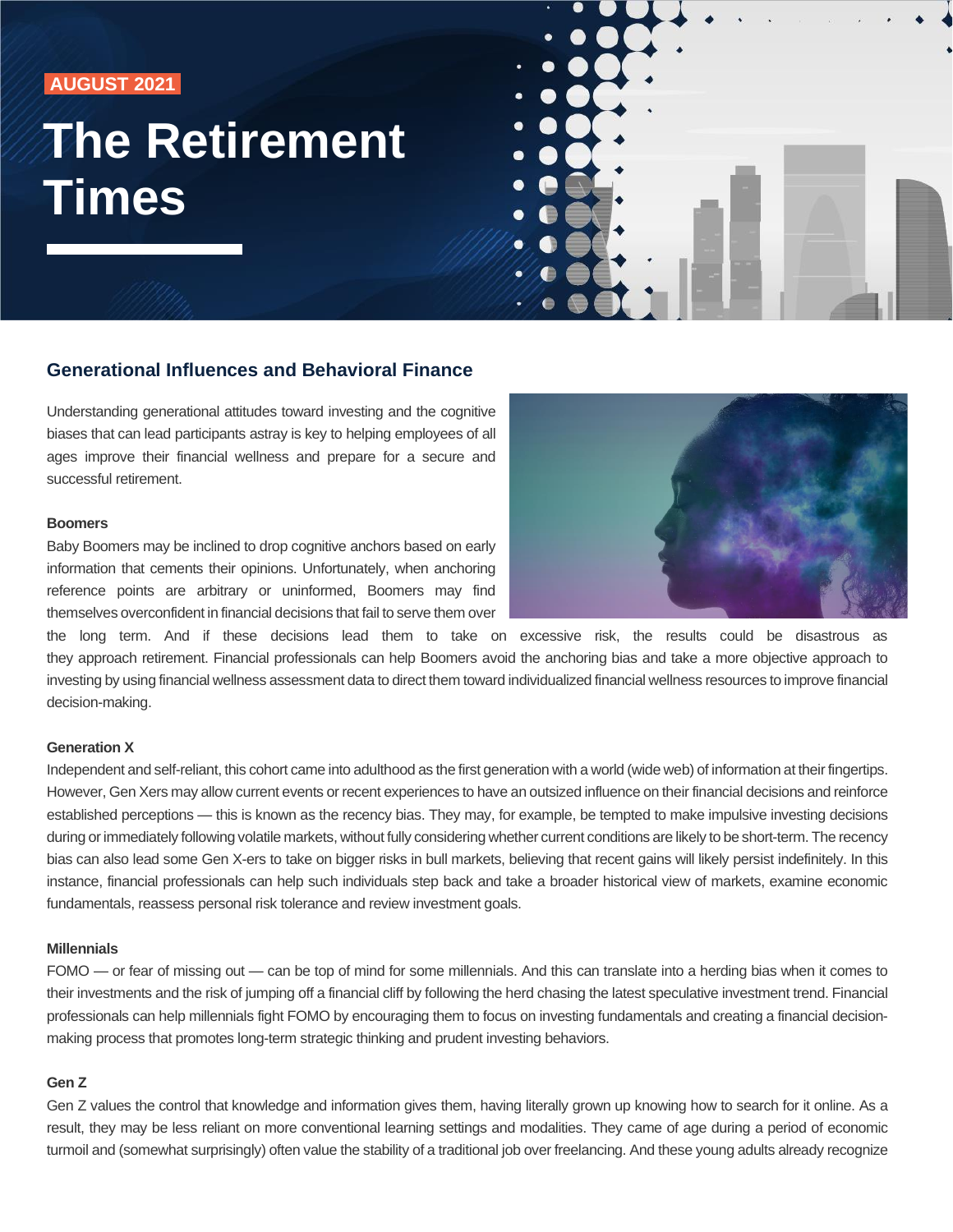the importance of regular saving and investing. Time will tell whether this pragmatic and analytical tendency will turn out to be an asset for their financial decision-making over the long term. In the meantime, financial professionals can help Gen Z-ers take advantage of the benefits of investing early — and hopefully they'll be less susceptible to retirement challenges in the future.

### **Bottom Line**

Even though there are generational components to behavioral finance, every employee is unique in their beliefs, attitudes and goals. An individualized assessment platform helps financial professionals tailor solutions to all employee needs, no matter their age or level of investment experience.

#### Sources

<https://www.schwabassetmanagement.com/content/why-behavioral-finance-is-important-todays-market-environment> <https://www.mckinsey.com/industries/consumer-packaged-goods/our-insights/true-gen-generation-z-and-its-implications-for-companies>

# **Measuring Financial Wellness**

Establishing financial wellness metrics has become increasingly important over the last year. The COVID-19 pandemic has created economic hardships for many American families, depleting emergency funds for some and forcing others to take on additional debt to cover necessary expenses. At work, the resulting stress can lead to increased absenteeism, decreased productivity and greater health care costs for plan sponsors.

Helping employees improve financial wellness is key to mitigating a number of these risks. A 2019 EBRI survey found top reasons organizations provide financial wellness programming include: enhanced satisfaction (46%), reduced financial stress (42%), increased retention (35%) and improved utilization of employer benefits (35%). But in order to tell if what they're doing is making a meaningful impact, organizations need appropriate metrics to gauge the extent to which their financial wellness program is meeting both company and employee objectives.

### **Two Types of Financial Wellness Metrics**

To assess the effectiveness of a financial wellness program, appropriate metrics tailored to program goals should be established for both individual participants and the organization as a whole.



**Individual Measures.** An assessment of financial wellness should not begin and end with a participant's 401(k) contribution rate — and according to the Retirement Advisor Council, it should be done periodically. A Financial Health Assessment could look at a wide cross section of financial behaviors above and beyond retirement planning, including: emergency savings, budgeting, asset protection, estate planning and debt management. Employees are encouraged to take the assessment periodically to monitor progress.

**Organizational Measures.** These can include company-wide retirement plan participation rates as well as various program engagement measures such as web portal activity, webinar enrollment and registration for group and

one-on-one consultations. Aggregate quantitative participant data allows plan sponsors to determine the efficacy of financial wellness programming on a broader scale. According to the Society for Human Resource Management, complementary qualitative data can also be readily obtained through informal surveys, employee focus groups and exit interviews.

#### **Utilizing Financial Wellness Data**

More important than merely collecting financial wellness data, however, is using it to benefit workers — and the organization. Upon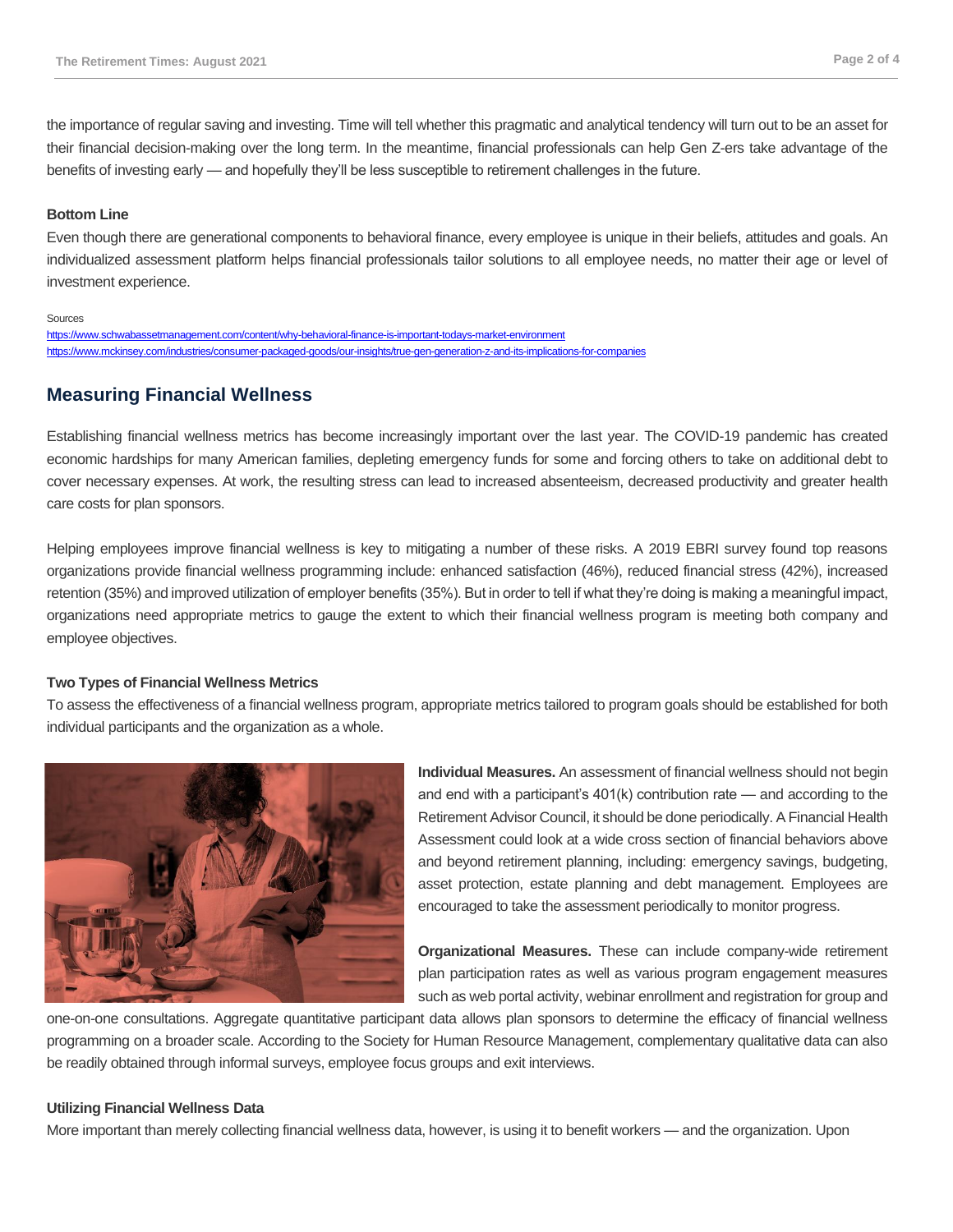completion of a financial assessment, a participant's overall score is broken down into four components based on employee reports of their needs and goals: retirement readiness, protection planning, personal finance behaviors and investment planning.

Armed with this information, financial professionals can develop a customized action plan based on identified priorities. Resources tailored to a participant's financial wellness assessment might include group workshops, one-on-one meetings and online educational materials. Aggregate employee data can help sponsors more effectively evaluate their program's efficacy, utilization and ROI.

As areas of concern are identified, additional resources should continually be developed and deployed to address them.

#### Sources

<https://www.shrm.org/resourcesandtools/hr-topics/benefits/pages/take-steps-to-measure-and-enhance-financial-wellness-success.aspx> [https://www.ebri.org/docs/default-source/fast-facts/ff-338-fwrc2019-10oct19.pdf?sfvrsn=cbe03c2f\\_8](https://www.ebri.org/docs/default-source/fast-facts/ff-338-fwrc2019-10oct19.pdf?sfvrsn=cbe03c2f_8) <https://www.plansponsor.com/measuring-success-financial-wellness-programs/> [https://www.retirementadvisor.us/pdf/Research\\_Rpt\\_Employee\\_Engagement\\_R5.pdf](https://www.retirementadvisor.us/pdf/Research_Rpt_Employee_Engagement_R5.pdf)

# **Retirement Plan Document Retention: What Should Fiduciaries Keep?**

ERISA requires employers to retain certain documents. These records are critical if your plan were ever to be challenged by the IRS, DOL or plan participants.

We recommend saving the following in some type of fiduciary briefcase:

- Agendas
- **Fiduciary Investment Reviews**
- **Meeting Minutes**
- Plan Governance Documents (such as):
	- o Board Resolutions
	- o Charters
	- o Acceptance/Resignations
- **Plan Reviews**
- **Educational Materials**

In addition, we recommend that you include other important documents for future retrieval such as:

- **Plan Documents**
- **Amendments**
- SPDs
- SMMs
- Plan Policies
- Participant Educational Materials
- **Third Party Contracts**

Develop a system to make it easy for you to review, update, preserve and properly dispose of documents. If you are ever challenged, an organized system can mean the difference between a quick minimal dispute or a lengthy, drawn-out costly battle.